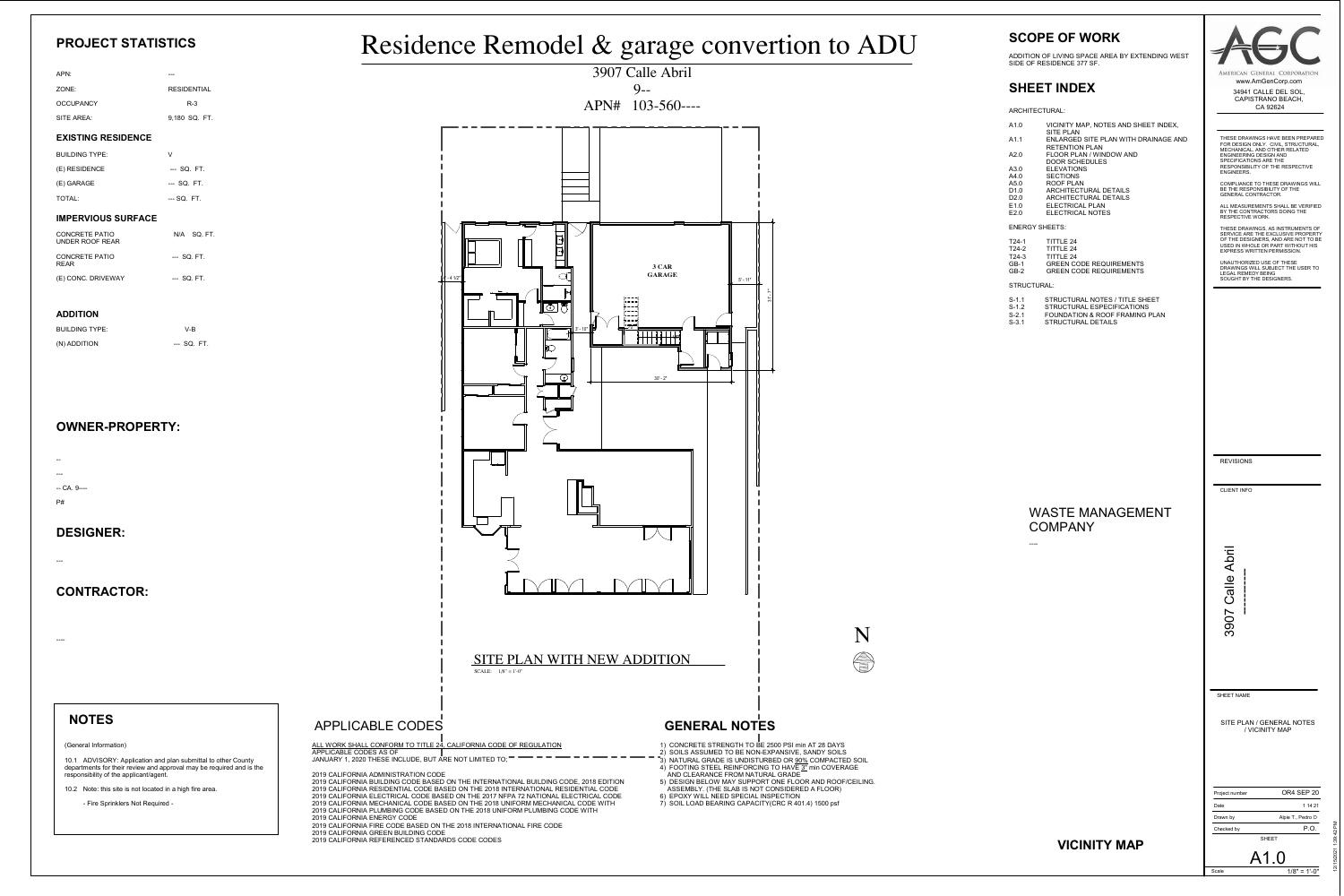CLIENT INFO

THESE DRAWINGS HAVE BEEN PREPARED FOR DESIGN ONLY. CIVIL, STRUCTURAL, MECHANICAL, AND OTHER RELATED ENGINEERING DESIGN AND SPECIFICATIONS ARE THE RESPONSIBILITY OF THE RESPECTIVE ENGINEERS.

COMPLIANCE TO THESE DRAWINGS WILL BE THE RESPONSIBILITY OF THE GENERAL CONTRACTOR.

> $1/4" = 1'-0"$ A2.0

ALL MEASUREMENTS SHALL BE VERIFIED BY THE CONTRACTORS DOING THE RESPECTIVE WORK.



THESE DRAWINGS, AS INSTRUMENTS OF SERVICE ARE THE EXCLUSIVE PROPERTY OF THE DESIGNERS, AND ARE NOT TO BE USED IN WHOLE OR PART WITHOUT HIS EXPRESS WRITTEN PERMISSION.

| Project number | OR4 SEP 20        |
|----------------|-------------------|
| Date           | 1 14 21           |
| Drawn by       | Alpie T., Pedro O |
| Checked by     | Checker           |
|                | SHFFT             |

UNAUTHORIZED USE OF THESE DRAWINGS WILL SUBJECT THE USER TO LEGAL REMEDY BEING SOUGHT BY THE DESIGNERS.

SHEET NAME

Scale

| AMERICAN GENERAL CORPORATION                          |
|-------------------------------------------------------|
| www.AmGenCorp.com                                     |
| 34941 CALLE DEL SOL,<br>CAPISTRANO BEACH,<br>CA 92624 |
|                                                       |

REVISIONS

EXISTING FLOOR PLAN W/ DEMO



EXISTING FLOOR PLAN

SCALE:  $1/4" = 1'-0"$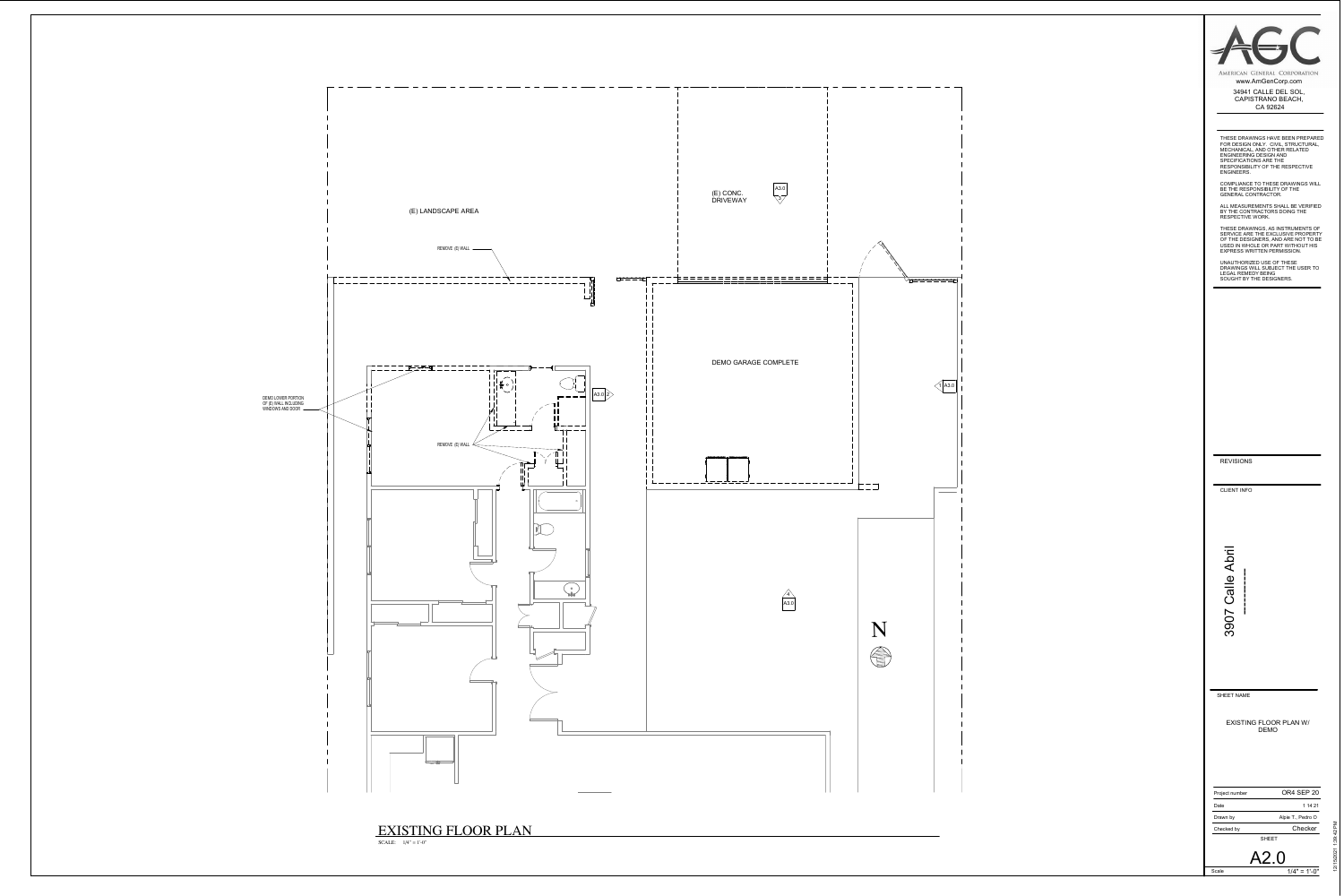# WINDOW / DOOR LEGEND

- E EGRESS WINDOW, MINIMUM NET CLEAR OPENING OF NOT LESS THAN 5.7 SQ. FEET (5.0 SQ. FT. MINIMUM IF AT GRADE FLOOR LEVEL). THEY SHALL ALSO HAVE A MINIMUM CLEAR OPENING WIDTH OF 20" AND A MINIMUM CLEAR OPENING HEIGHT OF 24" 44" MAX. TO BOTTOM OF OPPENING
- T TEMPERED SAFETY GLASS

18. A 12" minimum access panel to bathtub trap connection is required unless plumbing is without slip joints.

- 1. Permanent vacuum breakers shall be included with all new hose bibs. Hose bibbs shall be fitted with a non-removable backflow device.
- 2. Provide Water Closets with a maximum flow of 1.28 gallons per flush (gpf).
- 3. Provide lavatory faucets with a maximum flow of 1.2 gallons per minute (GPM)
- 4. A hand-held shower is to be considered a showerhead for purposes of this provision) [CGBSC 4.303]
- 8. Shower and tub-shower combination control valve must be pressure balanced.
- 15. Manufactured windows shall have a label attached certified by the National Fenestration Rating Council (NFRC) and showing compliance with energy calculations.
- 17. There shall be a floor or landing on each side of a door. Such floor or landing shall be at the same elevation on each side of the door. Landings shall be level except for exterior landings, which are permitted to have a slope not to exceed 0.25 unit vertical in 12 units horizontal
- (2 percent slope). 2016 CBC Sec. 1008.1.4
- Exceptions: a. A door is permitted to open at the top step of an interior flight of stairs, provided
- the door does not swing over the top step. b. The landing at an exterior doorway shall not be more than 7.75 inches below the
- top of the threshold, provided the door, other than an exterior storm or screen door, does not swing over the landing.

- 19. Max. temperature of 120° to be provided by the use of pressure balance or thermostatic mixing valves.
- 20. Emergency escape and rescue. Basements and sleeping rooms below the fourth story above grade plane shall have at least one exterior emergency escape and rescue opening. Such openings shall open directly into a public way or to a yard or court that opens to a public way. 2016 CBC Sec. 1026.1
- 1. Emergency escape and rescue openings shall have a minimum net clear opening of 5.7 square feet. 2016 CBC Sec. 1026.2
- 2. The minimum net clear opening height dimension shall be 24 inches. The minimum
- net clear opening width dimension shall be 20 inches. 2016 CBC Sec. 1026.2.1 3. Emergency escape and rescue openings shall have the bottom of the clear opening not greater than 44 inches measured from the floor. 2016 CBC Sec. 1026.3
- 23. Elements of appliances which create a glow or spark must be located a minimum of 18" above the floor. Ducts through garage into dwelling shall be minimum 26-gauge galvanized steel.



AMERICAN GENERAL CORPORATION www.AmGenCorp.com

# GENERAL NOTES

Required Volume *fan* ≥ (15 ft3/*ACH*) x (*Ifan*/1000 Btu/h)

- **[Equation 701.4.2(2)]**
- Where:I other=All appliances other than fan-assisted input (Btu/h)
- I fan=Fan-assisted appliance input (Btu/h)

ACH=Air change per hour (percent of volume of space exchanged per hour, expressed as a decimal)

Required Volume *fan* ≥ (15 ft3/19.73) x (90,000 Btu/h /1000 Btu/h)

Total 68.4 CFM



PROVIDE COMBUSTION AIR FOR CLOTHES DRYER IN ACCORDANCE WITH CMC 701.1.

CLIENT INFO

THESE DRAWINGS HAVE BEEN PREPARED FOR DESIGN ONLY. CIVIL, STRUCTURAL, MECHANICAL, AND OTHER RELATED ENGINEERING DESIGN AND SPECIFICATIONS ARE THE RESPONSIBILITY OF THE RESPECTIVE ENGINEERS.

COMPLIANCE TO THESE DRAWINGS WILL BE THE RESPONSIBILITY OF THE GENERAL CONTRACTOR.

ALL MEASUREMENTS SHALL BE VERIFIED BY THE CONTRACTORS DOING THE RESPECTIVE WORK.

| Project number | OR4 SEP 20        |
|----------------|-------------------|
| Date           | 1 14 21           |
| Drawn by       | Alpie T., Pedro O |
| Checked by     | Checker           |
|                | <b>SHFFT</b>      |

THESE DRAWINGS, AS INSTRUMENTS OF SERVICE ARE THE EXCLUSIVE PROPERTY OF THE DESIGNERS, AND ARE NOT TO BE USED IN WHOLE OR PART WITHOUT HIS EXPRESS WRITTEN PERMISSION.

UNAUTHORIZED USE OF THESE DRAWINGS WILL SUBJECT THE USER TO LEGAL REMEDY BEING SOUGHT BY THE DESIGNERS.

SHEET NAME

Scale

34941 CALLE DEL SOL, CAPISTRANO BEACH, CA 92624

REVISIONS



NEW FLOOR PLAN





| NOTE:                                   |  |
|-----------------------------------------|--|
| ALL WINDOWS MINIMUM 1 TEMPERED PANE PER |  |
| BUILDING CODE R337                      |  |

WINDOWS WITH IN 24" OF DOOR, TUB, SHOWER TO HAVE BOTH PANELS TEMPERED